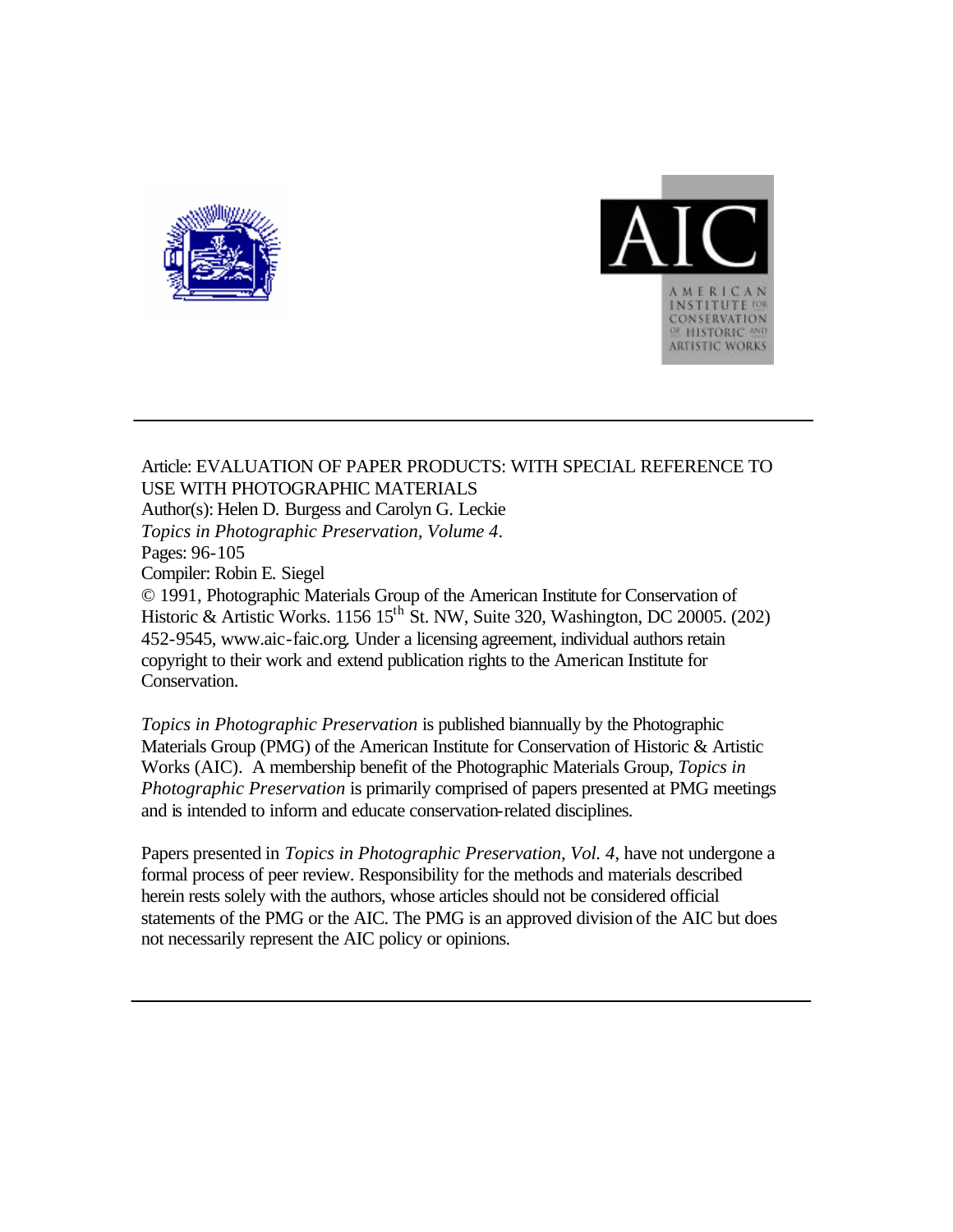#### **EVALUATION OF PAPER PRODUCTS: WITH SPECIAL REFERENCE TO USE WITH PHOTOGRAPHIC MATERIALS**

#### *Helen D. Burgess and Carolyn* **G.** *Leckie Canadian Conservation Institute Department of Communications 1030 lnnes Road Ottawa, Ontario, Canada K 7A OC8*

#### **INTRODUCTION**

This paper discusses some aspects of the problem of the evaluation and selection of appropriate paper materials for photographic collections. The topics covered include the chemical and physical properties that affect product selection; the interpretation and description of standard testing methods; and a summary of a number of recommendations for the purchase of suitable materials.

As a background to these subjects, it would be useful to briefly outline some of the reasons why products based on paper fibres make good storage materials. The first point is that paper has a tremendous capacity to buffer against changes in relative humidity. For example, if a photograph is placed in a cardboard box or wrapped in several layers of tissue, it will not respond to changes in RH nearly as quickly as it would if it was more exposed to the atmosphere. Secondly, acidic and oxidative air pollutants do not readily pass through cellulosic material. Instead, they tend to react or complex with the cellulosic substrate and hence the artifact is protected. Third, if properly selected, cellulosic storage materials are extremely stable. Furthermore, our knowledge of their stability is not based on some theoretical conclusions arising from accelerated ageing tests but rather may be drawn from observations made of paper and textile material which has successfully survived many centuries.

An evaluation of paper products for photo collections involves the collection of two types of information:

1. The first involves knowledge of the durability of the material. As a parameter of paper, durability refers to the ability of a particular paper product to remain usable over its expected or desired life-time. Materials used for different purposes will have very different durability and physical requirements. For example, stiffness is necessary in a box but not in an inter-leaving tissue.

2. The second area to consider is the permanence of the fibres. The use of criteria for permanence is a good way of looking at the issue of long-term durability because they address how stable the paper is and to what extent it retains its important chemical and physical properties over time.

Overlapping with the permanence question is the performance of tests geared to the detection of components which can be harmful specifically to photographs.

All of these types of information involve some type of paper testing. The section below describes some of the procedures that can be used to obtain information that is useful for the evaluation of paper. The standard methods cited may be obtained from the addresses given in the **APPENDIX.**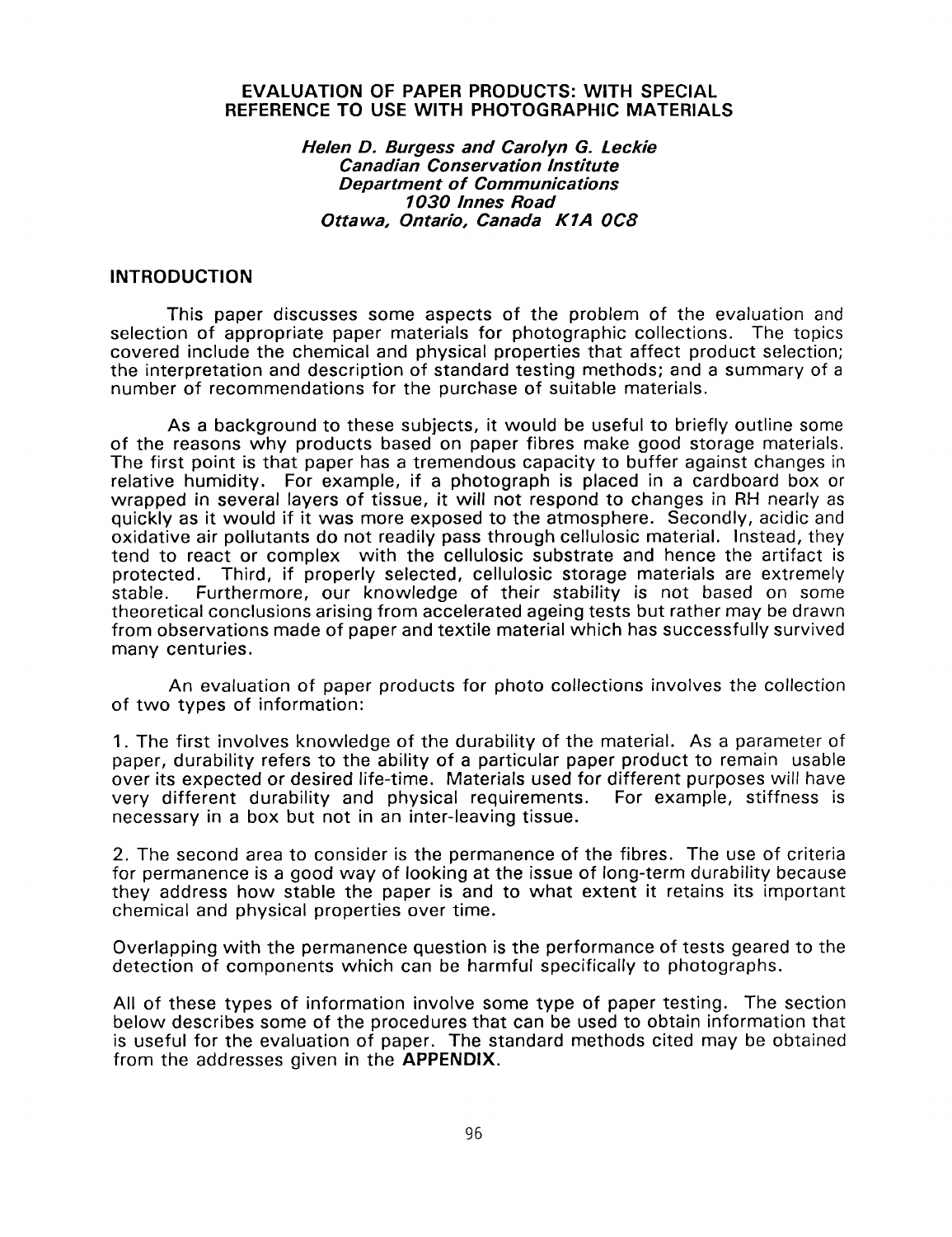#### **METHODS FOR TESTING PAPER**

The most simple testing methods involve basic measurements like grammage (TAPPI T410 om-88; TAPPI TIS 0808-01) or calliper (TAPPI T411 om-84). They give information about the weight of the paper but do not give a great deal of information that is useful in predicting durability. In estimating durability, it is critical that the paper scientist chose tests which measure whatever property is required for the particular use of the product. Conclusions can be highly dependent upon the method of analysis.

The most reliable durability testing involves some type of strength testing. There are many types of strength measurements; a number of the more important examples are as follows:

1. *Tear strength* (TAPPI T414 om-82 or T496 cm-85; internal tearing resistance) is a measure of the toughness of a paper, the ability to withstand physical shock such as dropping a paper bag that is full of cement. This testing method is not particularly useful as a measure of chemical stability. However, it does give a better indication of brittleness than any of the other tests described in this list.

2. *Tensile strength* (TAPPI T494 om-88) testing determines the force required to pull a paper sheet apart. **A** strip of paper is clamped between two jaws, tension is applied and the paper breaks at a point which is descriptive of the strength of the bonding between the paper fibres. In addition to tensile strength (i.e. force per unit width required to break a specimen), the method also measures stretch (percent elongation at break), and tensile energy absorption (energy absorbed per unit area of the specimen before breaking).

3. The data which comes from *burst strength* (TAPPI T403 om-85 for paper; TAPPI T807 om-87 for paperboard; TAPPI T810 om-85 for corrugated and solid fibreboard) is proportional to the breaking stress (i.e. resistance to rupture) that **is** defined by tensile strength as well as stretch. Burst, like tensile testing, correlates to interfibre bonding and does not necessarily describe end-use performance of the material.

4. *Zero span* testing **(TAPPI** T506 wd-83 which has become UM 584) is performed in a manner similar to the tensile test but with the jaws in close proximity *so* that The result is data which describes the inherent strength of the fibre rather than the strength of the inter-fibre bonding. An additional advantage is that it *is* very sensitive and can be used to measure relatively weak papers. For all of these reasons, zero span tends to be one of the best physical testing methods to monitor chemical deterioration of the fibres, especially when one is attempting to evaluate naturally or artificially aged papers.

Fold endurance (TAPPI T511 om-88) has been used extensively in scientific studies in the field of paper preservation studies. However, it is rarely used by the paper industry. The reason is that data from fold endurance testing is extremely variable and is affected greatly **by** temperature and humidity. The data obtained may be almost impossible to interpret properly. Furthermore, degraded paper (even that which can still be handled safely if minimal care is taken) tends to be too weak to measure by this method. **A** recent revision of the **ANSI** standard for permanent paper **(ANSI Z39.48-19XX)**, has deleted it from the testing scheme.

The advantage of doing more than one type of testing is that one has a better profile of the various strength properties that make up a durable multi-purpose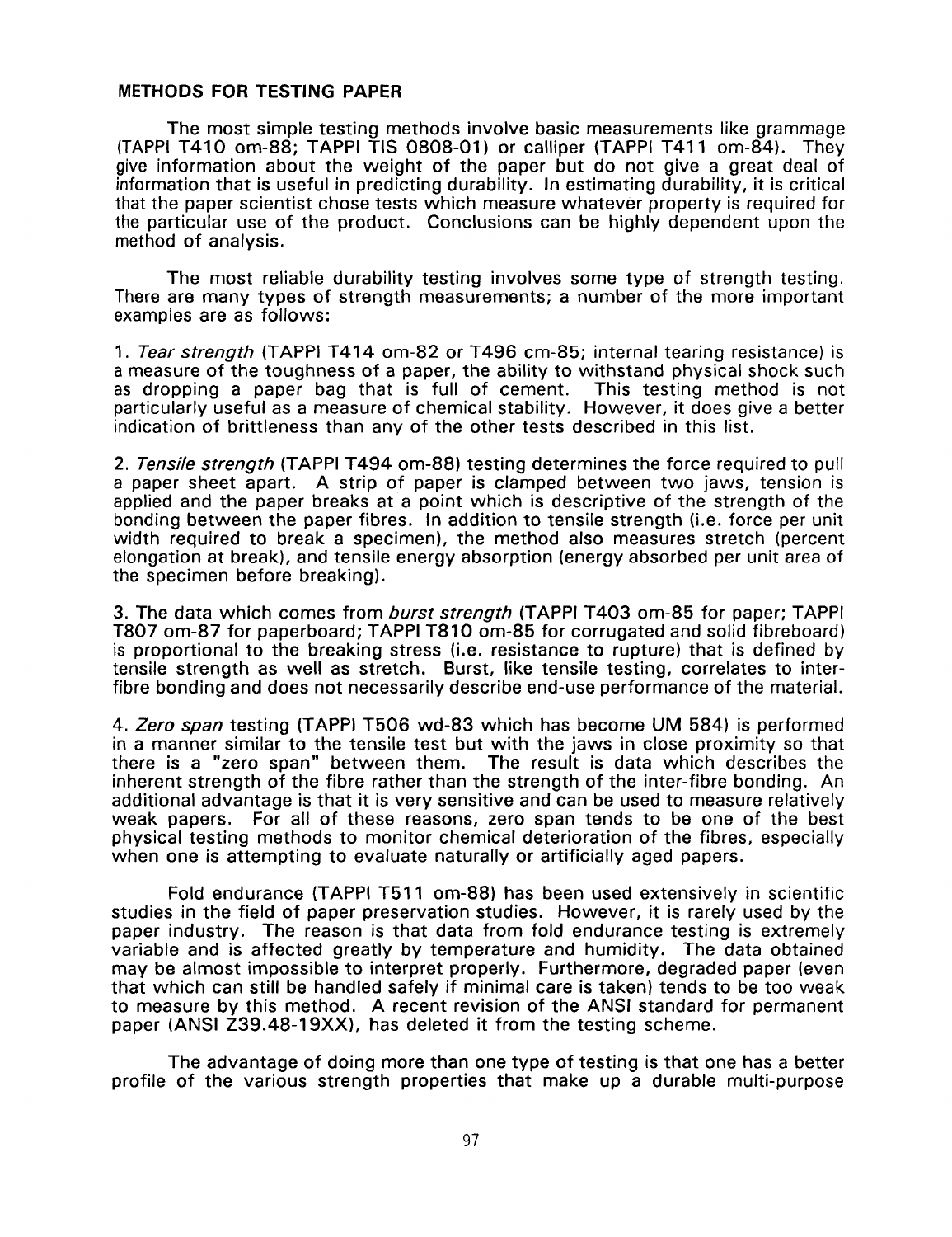product. Since the vast majority of products produced by the paper industry are items of rather short expected life-time, the emphasis has been on the importance of strength testing new materials and seldom has extended to the question of what happens after years or decades of normal use. Consequently, it is often very difficult to take information from industrial data sheets and make conclusions regarding permanence. The ability to foresee the type and rate of changes in a product is inherent in coming to any conclusion about its permanence.

As with durability, the accurate estimation of permanence will depend upon the choice of testing methods that correctly describe the chemical or physical properties that are important to chemical and physical stability. However, true permanence testing usually involves the analysis of the materials before and after ageing. Without this analysis before and after ageing, strength testing will give only minimal information about permanence.

There are two ways to approach the question of ageing. The most straightforward is to simulate ageing by artificial means. The currently accepted methods of thermal accelerated ageing of paper use temperatures between 70 and **90°C** and maintain normal fibre moisture contents by keeping the relative humidity in the 50% range. Degradation during natural ageing is balanced between hydrolytic mechanisms (i.e. involving the participation of water) and oxidative mechanisms (i.e. involving the participation of oxygen). Use of relative humidities greatly higher than 50% during accelerated ageing tends to accentuate hydrolytic break-down at the expense of oxidative deterioration; very low relative humidities do the opposite.

Many valid criticisms can be made of artificial procedures such as moist oven ageing but it still remains our only available way of determining what effect the passage of time may have on a particular material. The most important problems arise when scientists try to translate a specific amount of aging under certain conditions into a precise time period. It is impossible to say accurately what type and amount of ageing is truly equal to 50 or 100 years of time. However, what scientists can say, often with great accuracy, is the relative degree of permanence or stability of a particular set of papers under study. This **is** done by testing the papers before and after the accelerated ageing, followed by formulating conclusions based on the size of the changes that have resulted.

Although scientists accept the fact that testing before and after accelerated ageing is the best way to determine permanence, it can be difficult to obtain this information about specific products. One way around this problem is to base conclusions regarding the permanence of a specific product on knowledge of what constitutes chemically stable paper fibres. This comes out of data from accelerated ageing experiments of other products as well as evaluation of old naturally aged materials. For example, it is known that 18th century linen paper has fared well over time; therefore, one can conclude that modern 100% linen or cotton will also do well, providing the fibres are not acidic.

## **TESTING AND ANALYSIS OF PERMANENT PAPER PRODUCTS**

There are a number of factors that are important in locating permanent paper products. **As** the example of the 18th century paper tells conservators, one of the most important considerations is the fibre content of the material. Sources like cotton or linen usually indicate a promising choice. However, these materials are usually expensive and **so** conservators are sometimes forced to consider wood pulp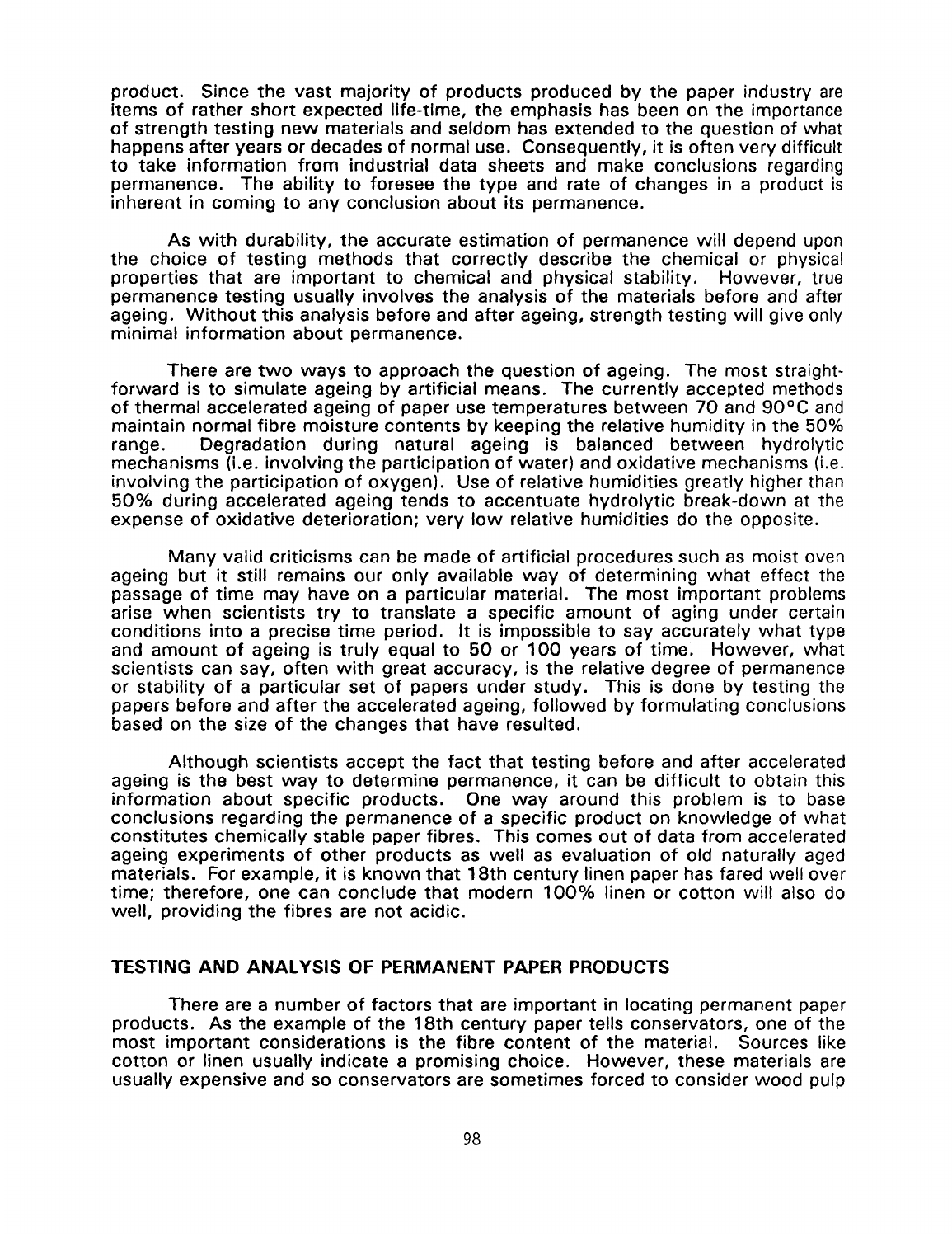fibres.

A well processed wood-pulp fibre with all components removed except for cellulose can often be an appropriate choice. The important point is that *all* of the lignin, hemi-cellulose and resin extractives must be removed. These materials are unstable and make the paper degrade quickly. The extractives and hemi-celluloses are fairly easy to remove and tend not to be present except in very poor quality ground-wood pulps. However, extensive chemical processing must be carried out in order to bring the lignin content down to an acceptable level. No studies have been done which allow scientists to specify precisely what this level of lignin should be. However, it is useful to note that fully processed pulps usually have no more than 0.1 to 0.3% lignin.

Photographs are especially sensitive to lignin in paper. There are three ways in which ligneous fibres may react with photographic materials. The first is through the peroxides which are given off by lignin; these highly reactive peroxides attack the silver image of the photograph. Secondly, partially processed lignin pulps will tend to have high levels of sulphur; break-down of these sulphonated lignins results in compounds which accelerate the deterioration of the image. Third, incompletely processed pulps or mixed-fibre pulps which contain material that was delignified or bleached with chlorine-based oxidizing agents like chlorine dioxide or hypochlorite, may contain significant chlorine residues. (Lignin retains chlorine residues to a much greater extent than cellulose and **so** incompletely delignified wood pulp is more likely to contain elevated chlorine levels than is a highly purified pulp.) The chemically unstable chlorinated lignins will increase the rate of break-down of the fibres and speed up the deterioration of any photograph that is in contact with the ligneous material.

The lignin content of papers can be estimated by a number of standard methods. In developing their standard for permanent paper, the NlSO committee has selected Kappa number (Tappi 236 cm-85) as their method for lignin analysis. This procedure is based on the fact that oxidizing agents like potassium permanganate react with lignin. The disadvantage of this method is that it does not give a direct estimation of lignin but rather gives numbers which correspond to the "bleachability" of specific pulps. It is best used for pulps obtained in yields under 60%.

Another method, the determination of acid-insoluble lignin (Tappi 222 om-88), gives more direct quantitative data and is most frequently used for high yield pulps. This procedure is best suited to softwoods (coniferous) and sulphate pulps which have little acid-soluble lignin (0.2-0.5%). Approximately 3 to 5% of the lignin in hardwoods (deciduous) and sulphite pulps will be soluble (and hence not quantified). At the other end of the scale are the semi-bleached pulps which may contain as much as half of their lignin in an acid-soluble form; TAPPI 222 is obviously unsuitable for these pulps.

Associated with the idea of fibre content is the degree of acidity of the fibres. Acid-catalyzed hydrolysis of cellulose is cited often as the single most important cause of degradation of paper products. Therefore, information on the acidity or pH of a paper can greatly help in estimating its permanence. Lignin is the source of much of the acid in incompletely processed wood pulp papers. Consequently, knowing something about the fibre content of a paper can be an important clue to its acid level.

More precise methods that can quantify acidity are available. One simple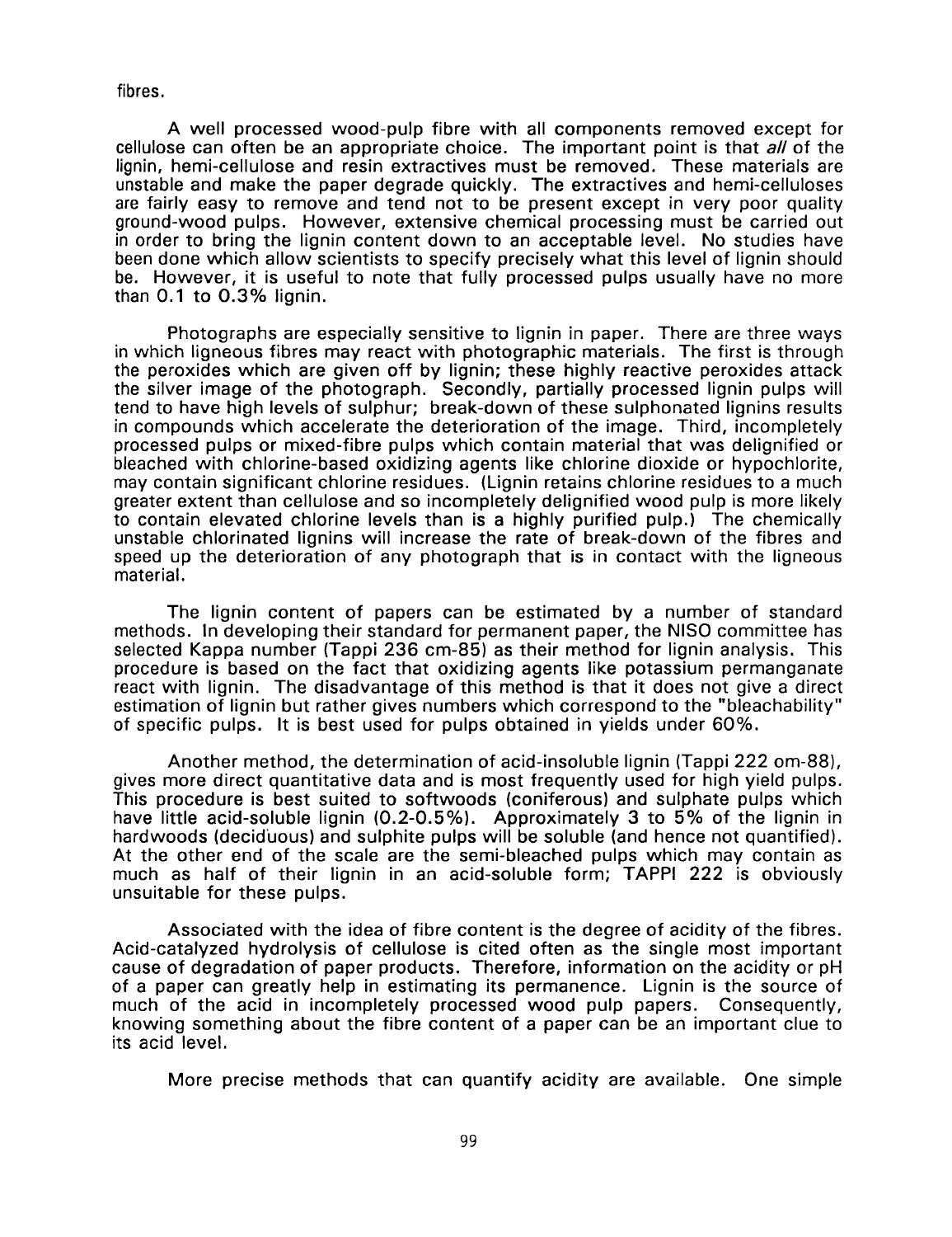method which **is** frequently used in a conservation laboratory is surface pH taken with a flat-head electrode (TAPPI T529 om-88); this gives the conservator a number representative of the surface of the paper sheet. The degree of porosity and the degree of water-solubility of acidic or alkaline materials present in or on the paper will influence the number obtained. The cold extraction pH method (TAPPI T509 om-88) involves immersing and extracting water-soluble materials from the entire strata of the sheet. Therefore, the data represent an average value for the entire sheet.

From an analytical point of view, pH is not considered to be very numerically accurate. This is because pH is based on a log scale where it is necessary to increase the concentration of acid or alkali by a factor of 10 in order to see a one unit change in the value. It is most sensitive to numerical changes in acid level at pH values around neutrality, that is, pH 7.0. Therefore, a pH value for a particular paper material can only be said to give the conservator an indication of stability. It does not, of course, give any clue as to how the product will perform physically.

The preservation world has responded to this issue of acid and how it can degrade paper with suggestions regarding the removal of acid from products sold as permanent as well as the inclusion of an alkaline buffer reserve. In general, alkaline papers and boards have been avoided by photographic conservators. This is because a large part of most collections contain gelatin or albumen photographs. These protein substrates degrade in the presence of alkali. However, before banning all buffered materials from photographic storage rooms, it might be useful to look more closely at the situation. The alkali used in most cases is calcium carbonate. This chemical does not migrate as acid does but instead, remains fixed to the fibres to which it has been added. Therefore, the real danger **is** in placing the photograph emulsion in direct contact with the buffered surface. As long as this is avoided, there is no reason why items such buffered boxes cannot be used. However, the best box would probably have a neutral interior with a buffered exterior.

Determination of alkaline reserve involves the accurate estimation of the quantity of buffering salts present in the sheet. This is done by measuring the amount of acid needed to neutralize all of the alkali (ASTM D 4988-89). Once again, it says something about permanence but not necessarily about durability. It is likely that different fibres need different levels of buffering. However, no research results are available concerning what is the optimum buffering level for paper fibres of various types. Until we know more about the subject, the value given by the ANSI standard for permanent paper (ANSI Z39.48-19XX), a minimum of 2% is probably a good estimate to use.

The sizes, fillers and adhesives contained in a paper product can have an immense influence on permanency. The most basic requirement is that all of these additives must be identified. In general, the size used must be chemically stable, acid-free and not contain any alum or rosin (TAPPI T408 om-88). Adhesives and fillers also must be chemically stable and have an appropriate pH. Any dyes or pigments incorporated into the paper should be chemically inert and light-fast.

The type and level of impurities must also be investigated. There are several types of contaminants that should be identified specifically. For example, heavy metals such as copper and iron are known to catalyze the oxidation and deterioration of cellulose fibres. Consequently, permanent paper will have a low concentration of them. Usually this means less than one part per million, although once again, there is no published data to support a definitive conclusion concerning allowable levels.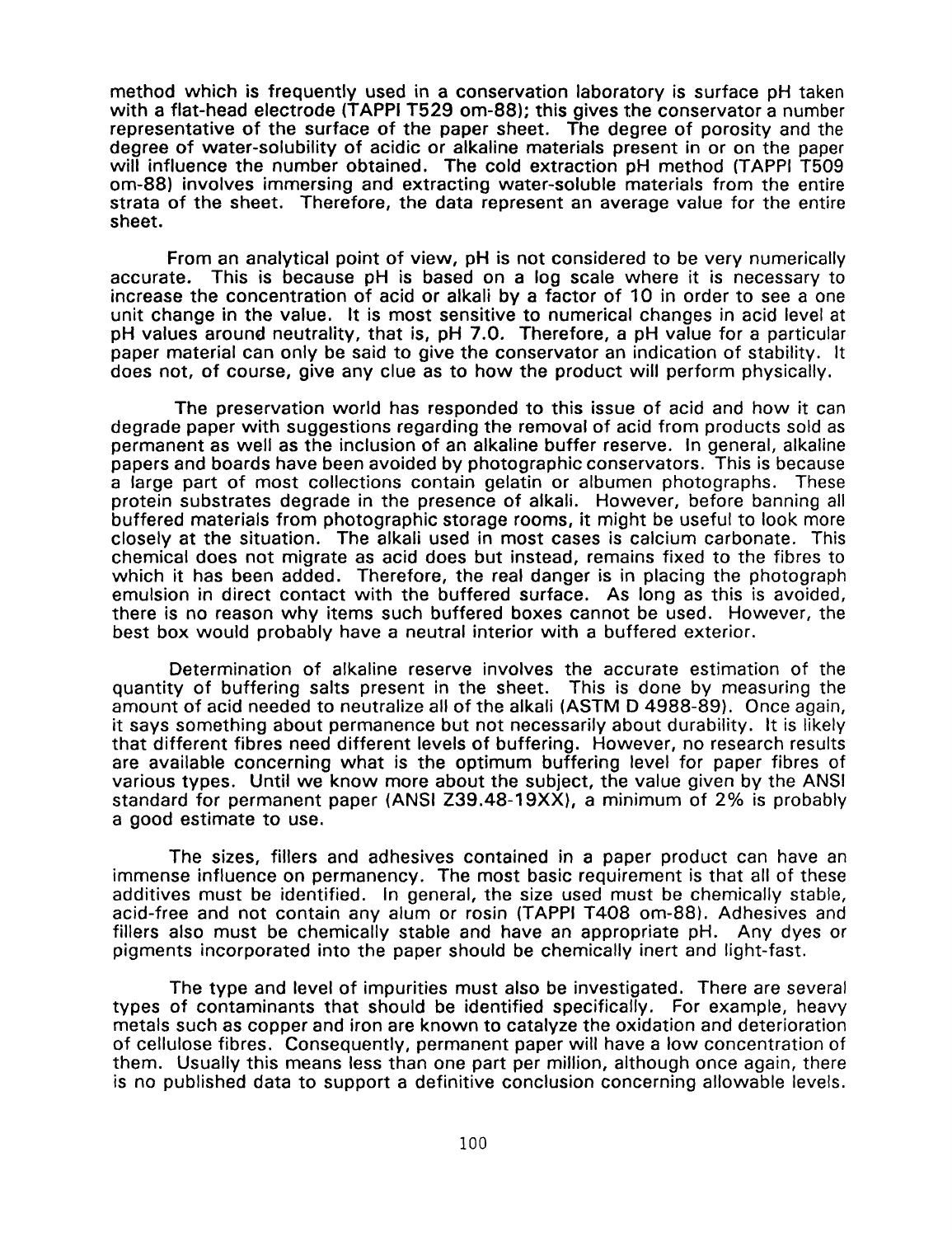The paper product must also be free of waxes, plasticizers, and oxidizing chemicals. Nor should it contain any reducible sulphur (TAPPI 406 om-82). As mentioned above, chemically reactive sulphur causes loss of image density on photographs and so this requirement is a particular concern for photo conservators.

Many of the points which have been made in this discussion can be found in the ANSI Standards for permanent paper (ANSI Z39.48-19XX) and for photographic enclosures (ANSI IT9.2 1988). However, we should be aware of the fact that these standards do have some limitations. For example, it is interesting to note that in order to be considered permanent by the ANSI standard for permanent paper the paper must have an alkaline reserve of at least 2%. This means that unbuffered rag papers would not be considered permanent by this standard. This flaw clearly shows that it is important to apply standards to the materials that they were devised for, and not to try to extend their use beyond their intended area.

In order to understand standards such as those devised by ANSI, it is also important to recognize that they are arrived at through a democratic process which involves technical input by their members, compiling by an appointed committee, followed by voting on proposed drafts by all members. Any process like this tends to create a situation where the finished product is not the best nor the worst ideas, but rather what the majority will accept.

# **SELECTION OF PERMANENT PAPER PRODUCTS**

The following points may be useful in the selection of appropriate cellulosic materials for photographic collections:

1. **Look** for products where the manufacturer or distributor will give the consumer some information on such important items as fibre content, pH, and what sizes, adhesives or additives were used. In the case of buffered products, find out what buffering material is used and at what percentage. If the supplier will not or cannot give detailed specifications, it is unlikely that they will also be in a position where they can guarantee the quality of their products.

2. Beware of catch phrases like acid-free, archival, conservation quality, and ligninfree. They can mean many things to many suppliers and their definition may not be yours. A few examples of pitfalls include the following:

- "acid-free" could be any pH from 6 up to 11; more descriptive and hence useful terms are "neutral" or "alkaline buffered"
- archival or conservation quality could simply mean that the manufacturer would like a conservator to buy their product for preservation purposes; at this point there are only a few standards in this field and they are not being used very widely by the paper industry
- lignin-free should mean that the paper does not contain any lignin, whether chemically modified or not; it does not mean that the fibres do not contain ground wood; any lignin (greater than the 0.1 to 0.3% mentioned above) is unacceptable; the fact that a wood fibre paper is labelled as chemically processed, is no guarantee that the product does not contain lignin; many papers contain a mixture of pulps of widely varying qualities.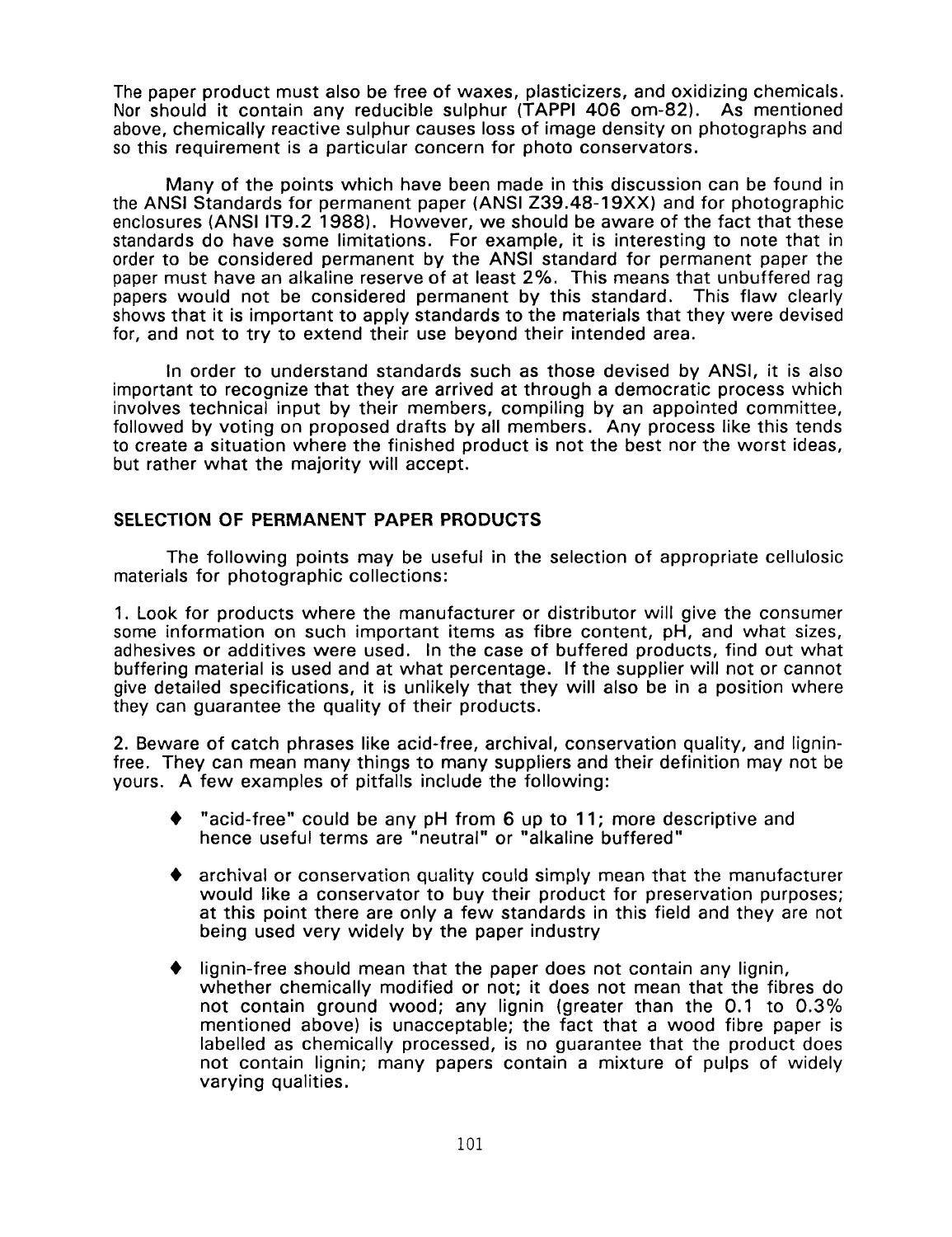3. When an order for materials is placed with a distributor or manufacturer, it is wise to make sure that the order specifies exactly what is expected. There may be problems in forcing suppliers to abide by specifications or promises made in their catalogues unless the purchaser also explicitly lists them in the order, along with any pertinent qualifications. For example, when specifying lignin-free material, add the phrase "free of ground-wood or modified lignins" to avoid any problem with differing definitions of "lignin-free."

In order to verify important specifications like lignin content and pH, a conservator may wish to carry out some simple testing of the cellulosic products. **As** mentioned earlier in this article, surface readings (as described in TAPPI T529 om-88) can give useful information but the best data will result from cold extraction values (TAPPI T5D9 om-88). Archival pens are only adequate for ball-park estimates.

The presence of lignin can be detected with a spot-test solution called phloroglucinol (see **APPENDIX).** When using phloroglucinol, it is helpful to know that it is possible to get a false-negative result with buffered materials due to the fact that the alkaline buffer in the paper is neutralizing the acid in the test solution. If it is known or suspected that the material being tested is buffered, simply place a little vinegar or dilute acetic acid on the area **to** be spotted (in order to neutralize the buffer), before the test solution is dropped onto the surface.

False-positive readings are rare. Normally, when one examines a ligneous sample under the microscope, the stain is associated with discrete lignin-rich portions of individual fibres. if the stain is distributed extremely evenly over the entire fibre web (including surfaces between fibres) a size, filler or coating associated with the paper probably is reacting with the phloroglucinol to give a false-positive reading.

Recent improvements in the ANSI photo-activity test make it a powerful tool for the selection of appropriate products for photographic collections. However, the test takes considerable time, expertise and equipment. Therefore, it probably will never be used routinely except in special research and testing facilities which are specially set up to carry the test out on an every-day basis.

A low technology alternative **is** available which is based on the fact that organic materials are able to react with photographic film; an image is visible after development of the film. This phenomenon was first noted by William Russell who wrote a series of articles on the subject which appeared in the Proceedings of the Royal Society between 1897' and 1908. Vincent Daniels of the British Museum has written three excellent articles<sup>24</sup> in which he discusses this phenomenon (commonly known under the name of the "Russell effect"). Daniels recommends the procedure as a very useful screening tool for the evaluation of commercial papers or boards that may be used in contact with photographs.

The method is based on the fact that as organic materials degrade, they become oxidized. This oxidation causes the material to give off hydrogen peroxide. Therefore, the rate **of** evolution of peroxide can give valuable information about the stability and permanence of any organic material under study. The quantity of peroxide that is given off in just a few hours is sufficient to fog photographic film. The extreme sensitivity of the Russell effect allows one to measure easily an ongoing phenomenon of oxidative deterioration. There *is* no need to resort to artificial means of ageing materials or speeding up of processes. Comparisons between various products can be made based on the extent of their ability to cause this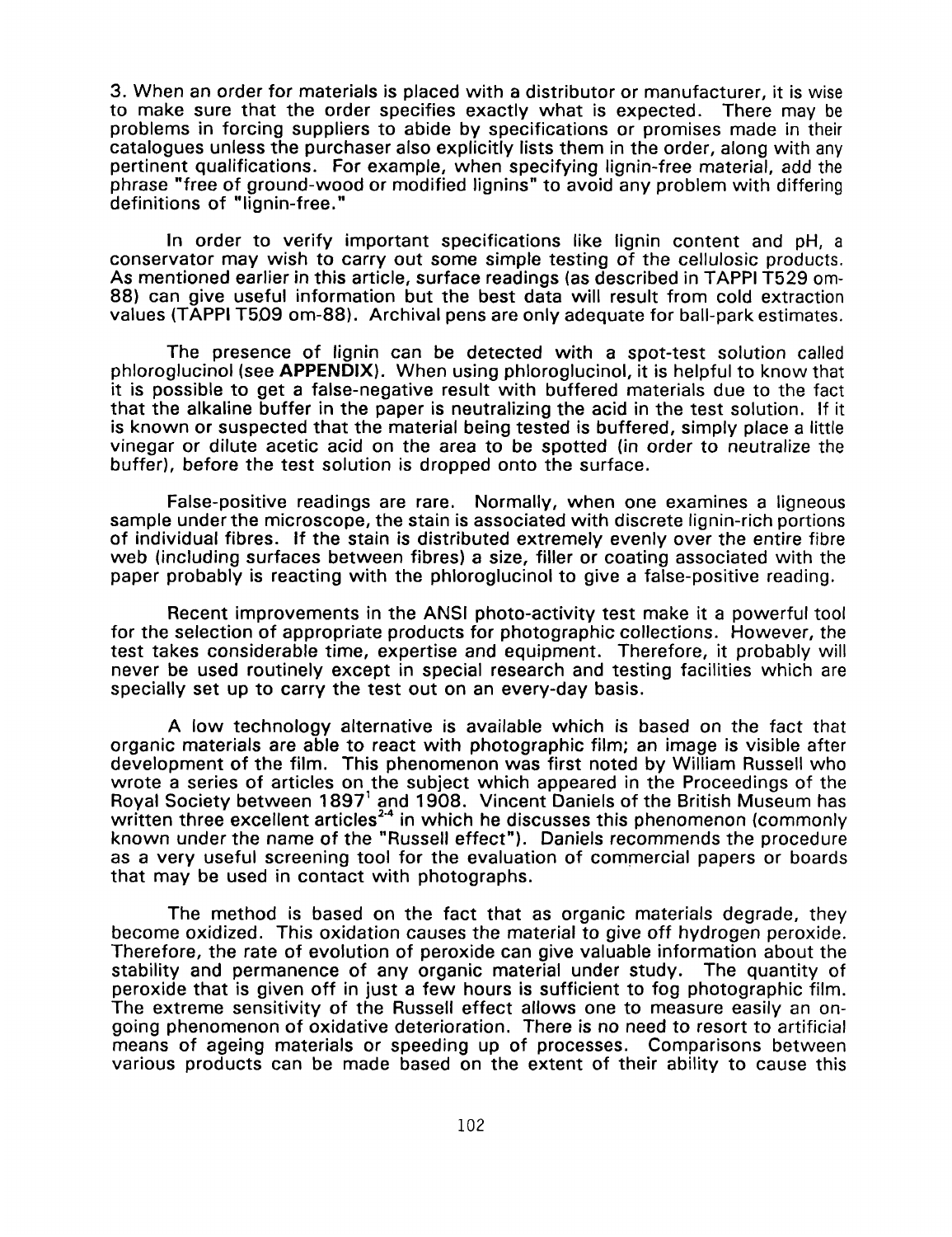reaction.

In order to obtain a Russell image, the paper material is placed overnight in direct contact with an appropriate sensitized film, in the dark. The film is then developed with a conventional fixer and developer. The density of the image developed with a conventional fixer and developer. obtained will be proportional to the amount of peroxide given off.

One of the authors (Carolyn Leckie, an ethnographic conservator at CCI) investigated the Russell effect as her Master's project at Queen's University.<sup>5</sup> The aim was to see if the procedure could be used easily for routine use in a conservation lab. The following section briefly summarizes a few points which will be of help to a photo conservator in setting up the technique in their laboratory.

#### **USING THE RUSSELL EFFECT FOR EVALUATION OF PAPER MATERIALS**

The procedure for obtaining Russell images involves three steps: sensitization of the film, exposure of the film, and development of the film. The most important single requirement in obtaining good results is to use the correct film. The author (C.L.) followed the recommendation in Vincent Daniels' first publication', and obtained excellent success with Kodak type **2566** film. However, Daniels reported in a subsequent publication<sup>3</sup> that the formulation of the British film has changed; he now recommends that people in the United Kingdom purchase precision line **FP4** film. The Kodak **2566** manufactured in the USA has not been altered and can still be used for obtaining Russell images.

Daniels' papers indicate that a safelight can be used for the sensitization process. However, the author found that the best and easiest results are obtained by doing **all** operations completely in the dark. The film is sensitized by immersion in **3%** v/v ammonium hydroxide plus 0.01% Kodak Photoflo for **5** min. An apparatus such as the one shown in Figure **1** can be used. After immersion in the ammonia, the films are transferred to tap water for **2** minutes and then **50%** ethanol



Figure **1.** Sequence of solutions used in batch processing.

All operations are done at room temperature. The ammonia and water are used only once, the alcohol is replaced when it becomes discoloured. The wet film **is** dried in the dark with careful attention to the exclusion of light. A print dryer can be used after 10 min of air-drying as long as room temperature air is used.

Film sensitized on different days can show small differences. Therefore, if it is necessary to compare a large number *of* paper samples, it is best done on film sensitized in the same batch. In short, the key to good results with this method is rigorous attention to reproducibility of times and conditions of sensitization *of* the film. Making up large quantities of stock solutions (from which many batches can be processed) can be of great help, as can the use of racks to sensitive several sheets of film simultaneously (Figure **1).** The sensitized film should be used up within **2** or **3** days. It should, of course, be stored with complete exclusion of light.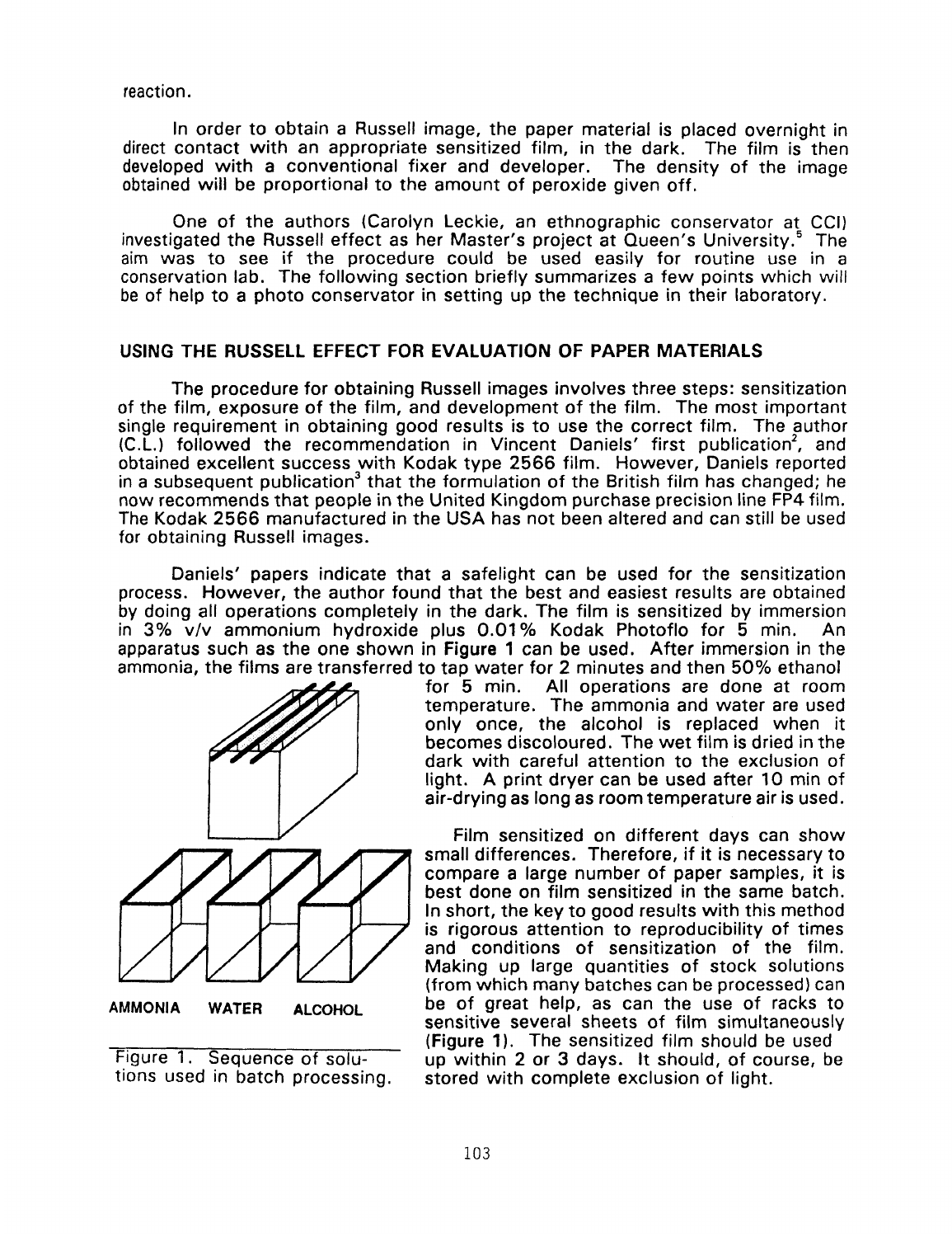The exposure of the film also takes place in the dark. The procedure is to simply place the flat samples of cellulosic materials in direct contact with the sensitized film. They can be held in place with glass plates or though the use of apparatus such as X-ray cassettes. Some experimentation may be necessary in order to determine the optimum exposure times. Organic materials typically require between 18 and 48 hours. Care should be taken not to over-expose the film as this can give misleading information (e.g. the image may appear to bleach).

After exposure, the film is developed for one minute in full strength Kodak D19, rinsed in Kodak indicator stop bath, and then fixed in Ektaflo. The film is washed for at least twenty minutes and then rinsed in Photoflo before air-drying. Vincent Daniels' 1984 paper' includes a photograph of Russell images for eight different mounting boards. The results show a good correlation between the quality of the board and the Russell image obtained.

It is a good idea to include two standard sample papers, along with the "unknowns". One should be a very good quality rag fibre material, preferably one which has done very well on the ANSI photo-activity test. The second should be a very poor quality ligneous ground wood paper. These two samples will give the upper and lower ranges and provide a basis for comparing the unknown samples. A peroxide gradient which can be used as a reliable standardization for the system has also been devised. The full details are given in the Queen's University project report and will be submitted to *Studies in Conservation.* 

## **ACKNOWLEDGEMENTS**

The work on the Russell effect was carried out at the Carnegie Museum *of*  Natural History under the direction of Steve L. Williams, Collections Manager, with the help of IMS Conservation Project Grant IC-70200-87. The authors would also like to acknowledge Cliff McCawley, Chief, Conservation Processes Research, CCI for his helpful comments during the writing of this manuscript.

# **REFERENCES**

1. Russell, W.J., "On the Action Exerted by Certain Metals and Other Substances on a Photographic Plate," *Roc. Royal SOC., London,* vol. 61, 1897, pp.424-433. A complete list of Russell's articles is available from the references cited in Daniels' article (Reference **#2** below).

2. Daniels, V., "The Russell Effect - A Review of Its Possible Uses in Conservation and the Scientific Examination of Materials," *Studies in Conservation,* vol. 29, 1984, pp. 57-62.

**3.** Daniels, Vincent D., "Monitoring the Autoxidation of Paper Using Photographic Materials," in "Historic Textile and Paper Materials: Conservation & Characterization," in H.L. Needles & S.H. Zeronian, eds., *Advances in Chemistry Series #212*  (Washington: American Chemical Society, 1984) pp.317-327.

4. Daniels, Vincent **D.,** "The Russell Effect and Its Uses in Non-Destructive Testing," *Phil. Trans. R. SOC. Lond.,* 1986, pp.l-9.

5. Leckie, C.G., "The Application and Interpretation of the Russell Effect for Museum